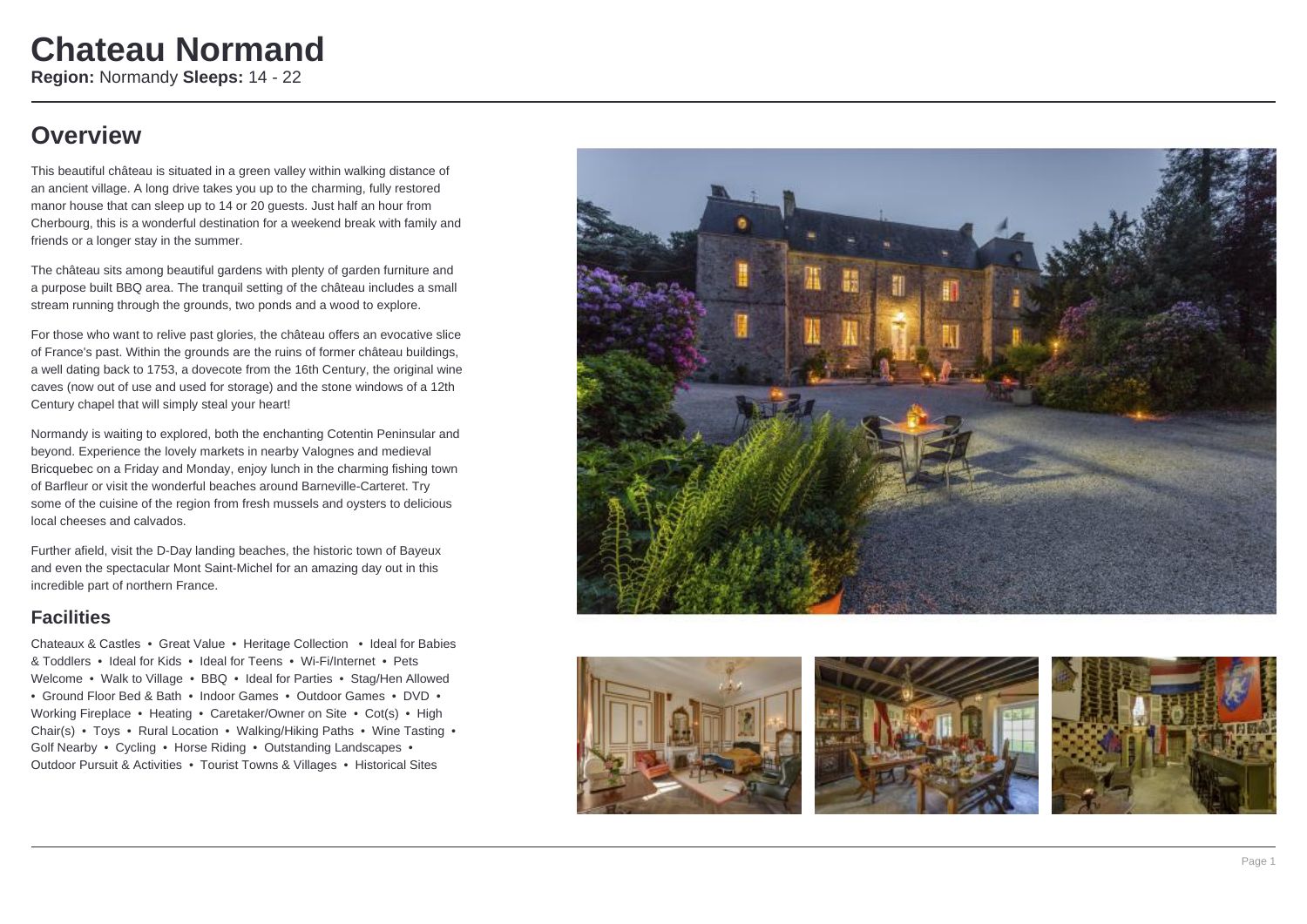# **Interior & Grounds**

**1) Château (6 bedrooms/3 bathrooms) excluding second floor bedrooms (14 person price)**

**2) Château including all 9 bedrooms/5 bathrooms (20 person price)** 

The château has been converted into a holiday home featuring a dining room, kitchen and nine bedrooms across the château, some of which are in apartments, all within the main building (also alongside the discreet owner's apartment and office). This makes it ideal for a number of families holidaying together who wish to maintain a level of privacy.

#### **Château Interiors**

### Ground Floor

- Medieval dining room with huge decorative fireplace and dining table for up to 25 guests. Accessed via entrance door outside château or via main kitchen

- Kitchen for all guests, fully-equipped including dishwasher, microwave, oven, hob, fridge and freezer

- Bedroom with double bed (two mattresses making a king-size bed), rose marble decorative fireplace and en suite bathroom. Accessed via main entrance or via kitchen, can be locked inside and can also be used as a living room if preferred (please advise in advance)

First Floor Apartments and Bedrooms (right hand side of château)

- 2-room apartment with living area with king-size double bed, corner kitchen, shower room and WC. Gives access via three steps to a slightly higher level to a bedroom with a queen-size double bed. This apartment is accessed via a stone staircase.

- 3-bedroom apartment with living room, small kitchen, double bedroom and bathroom on first floor. Stairs from living area lead up to two second-floor adjoining double bedrooms with small double bed plus second WC and washbasin. Apartment on first and second floor on the right-hand side of château, accessed via stone staircase

Upper Floor Apartments and Bedrooms (left-wing)

- 2-bedroom apartment with living room with decorative fireplace which leads to a double bedroom with a king-size double bed. Second bedroom with small double bed and single bed. Kitchen and bathroom accessible via a corridor. On first floor in the left-wing accessed via tower

- Bedroom with double bed, sofa and chairs, decorative fireplace, dining table and en suite bathroom. Also on first floor in the left-wing accessed via tower







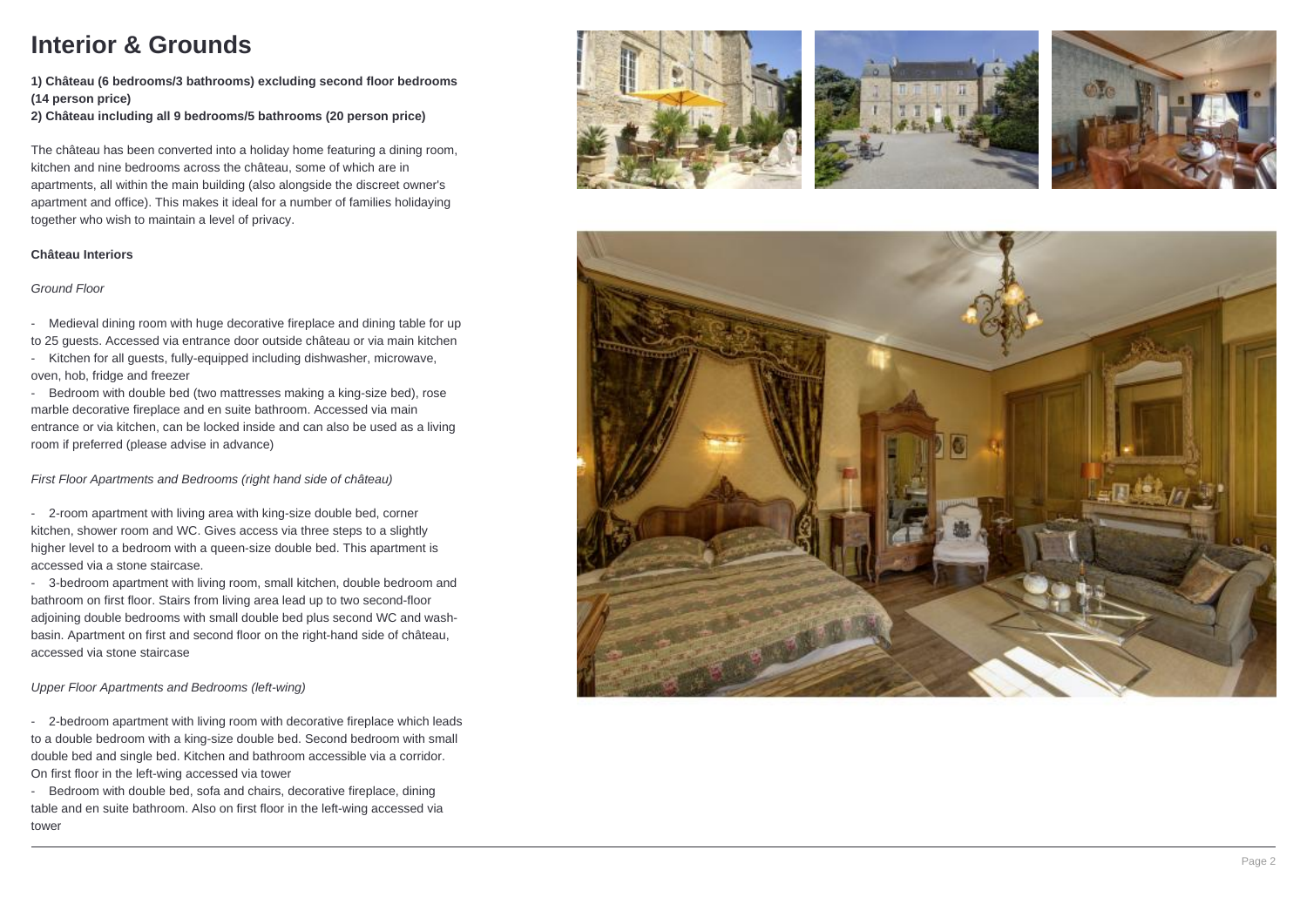### **Outside Grounds**

- BBQ
- Partially enclosed garden (by old walls)
- Play area with swings, slides and cabin
- Table tennis
- 16th century dovecote tower with bar suitable for relaxing (music system
- and darts), summer meals or celebrations (no heating)
- Garden furnishings
- Picnic tables
- Grounds (5 hectares) including small wood, stream and two ponds (no fishing)
- Secure parking
- 

### **Facilities**

- Wi-Fi (in most bedrooms, dining room and front terraces)
- Central heating (from October to end-April)
- TV and DVD player (no channels)
- Bar, darts and music player in 16th century dovecote (no heating)
- Complimentary laundry service if required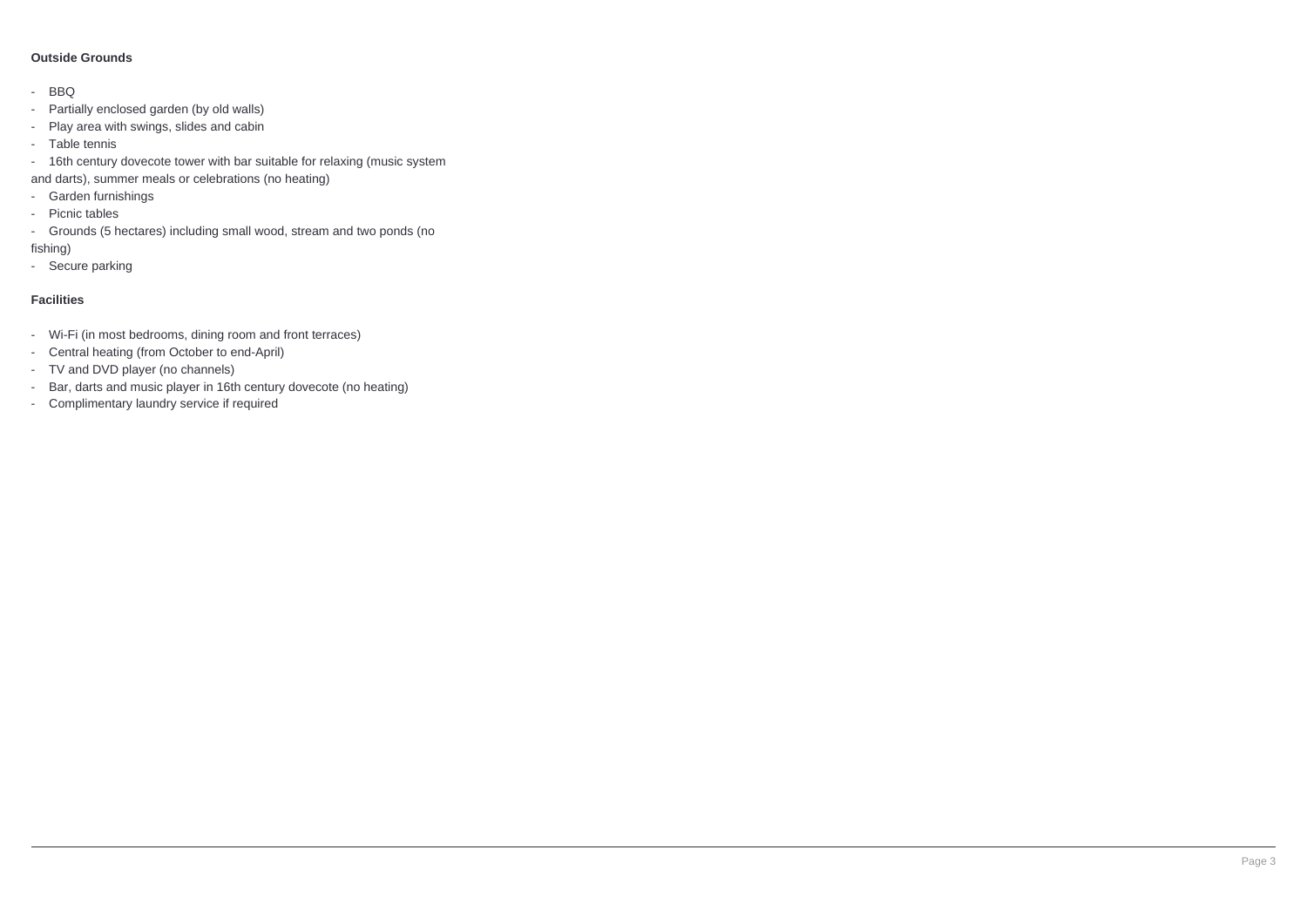# **Location & Local Information**

Ancient villages, châteaux, manors, churches and abbeys can be found within a short distance from Château Normand. Normandy has a rich history and is proud of its cultural heritage from the Romans, Celts, Vikings and Normans. The local village was once the feudal domain of the Bruces, ancestors of Scotland's famous King Robert the Bruce.

Being just a half hour drive from Cherbourg port also makes it ideal for short breaks for guests arriving by ferry with departures from Portsmouth, Poole, the Channel Islands and Ireland.

The château is close to beautiful sandy beaches (20 minutes), a wide choice of restaurants (10-15 minutes), a children's animal park (15 minutes), the traditional French markets with fresh local produce (10 minutes), La Maison du Biscuit and a hypermarket/shopping area (10 minutes).

Amazing places to visit across this region include Mont St. Michel (1.5 hour), the D-Day landing beaches (30 minutes), the Bayeux Tapestry (1 hour) and Sea Life Cherbourg (15 minutes). Calvados from the local farmer and wine tasting can be provided if you are interested.

There is a restaurant 10km away for simple, good value French food. The local markets on Monday morning in Bricquebec (10km) and Friday morning in Valognes (12km) are also recommended. Within walking distance of the château, in the local village (2km), is a bakery, post office, bar, butcher, medical centre and pharmacy.

Tennis and horse riding can be found locally. Golf is 12km away. The area is well suited for walking, hiking and (experienced) biking.

### **Local Amenities**

| <b>Cherbourg – Maupertus Airport</b> |
|--------------------------------------|
|                                      |
|                                      |
|                                      |
|                                      |
|                                      |
|                                      |
|                                      |

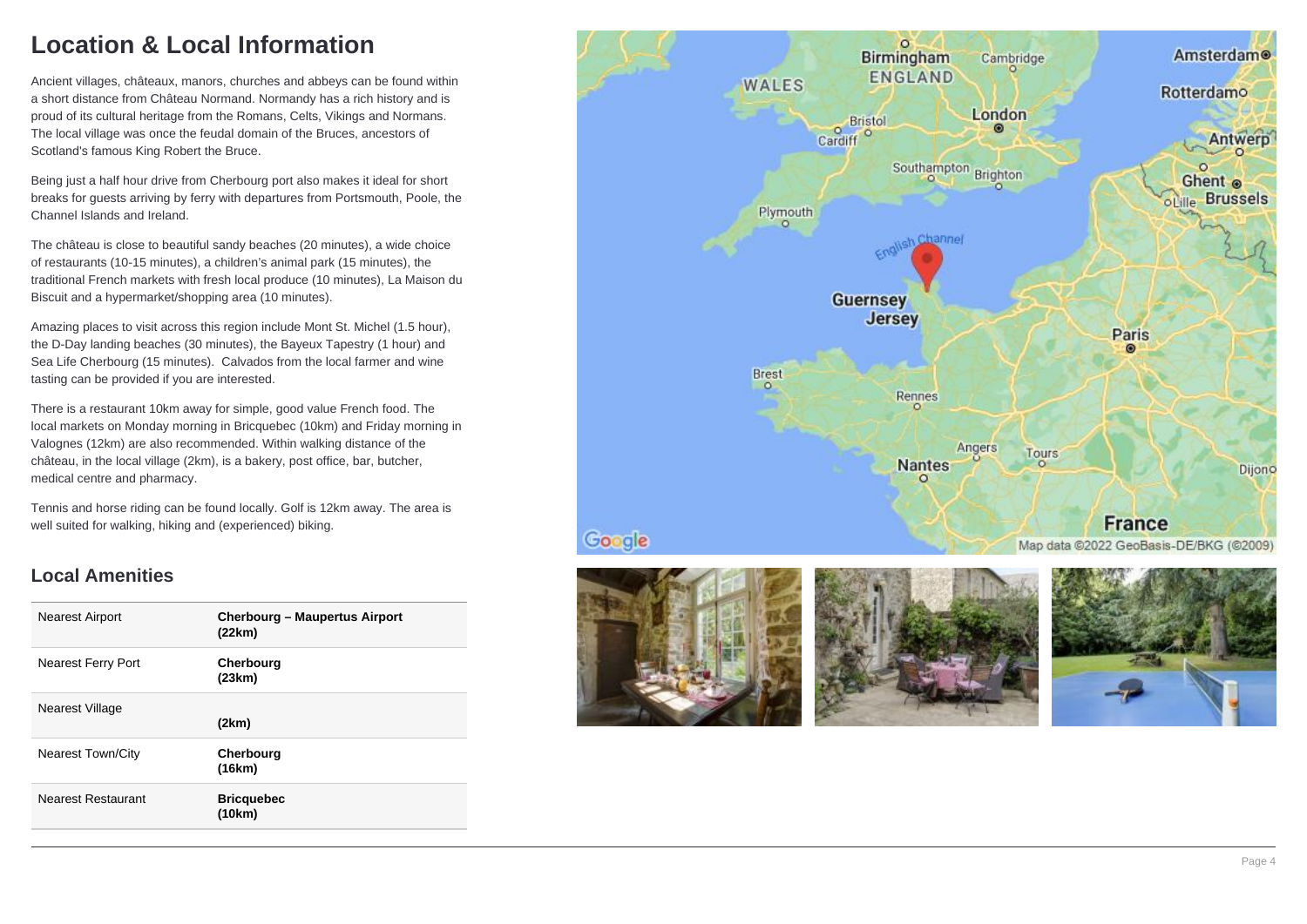| Nearest Shop  | <b>Bakery</b><br>(2 km)   |
|---------------|---------------------------|
| Nearest Beach | <b>Carteret</b><br>(30km) |
| Nearest Golf  | nr Cherbourg<br>(12km)    |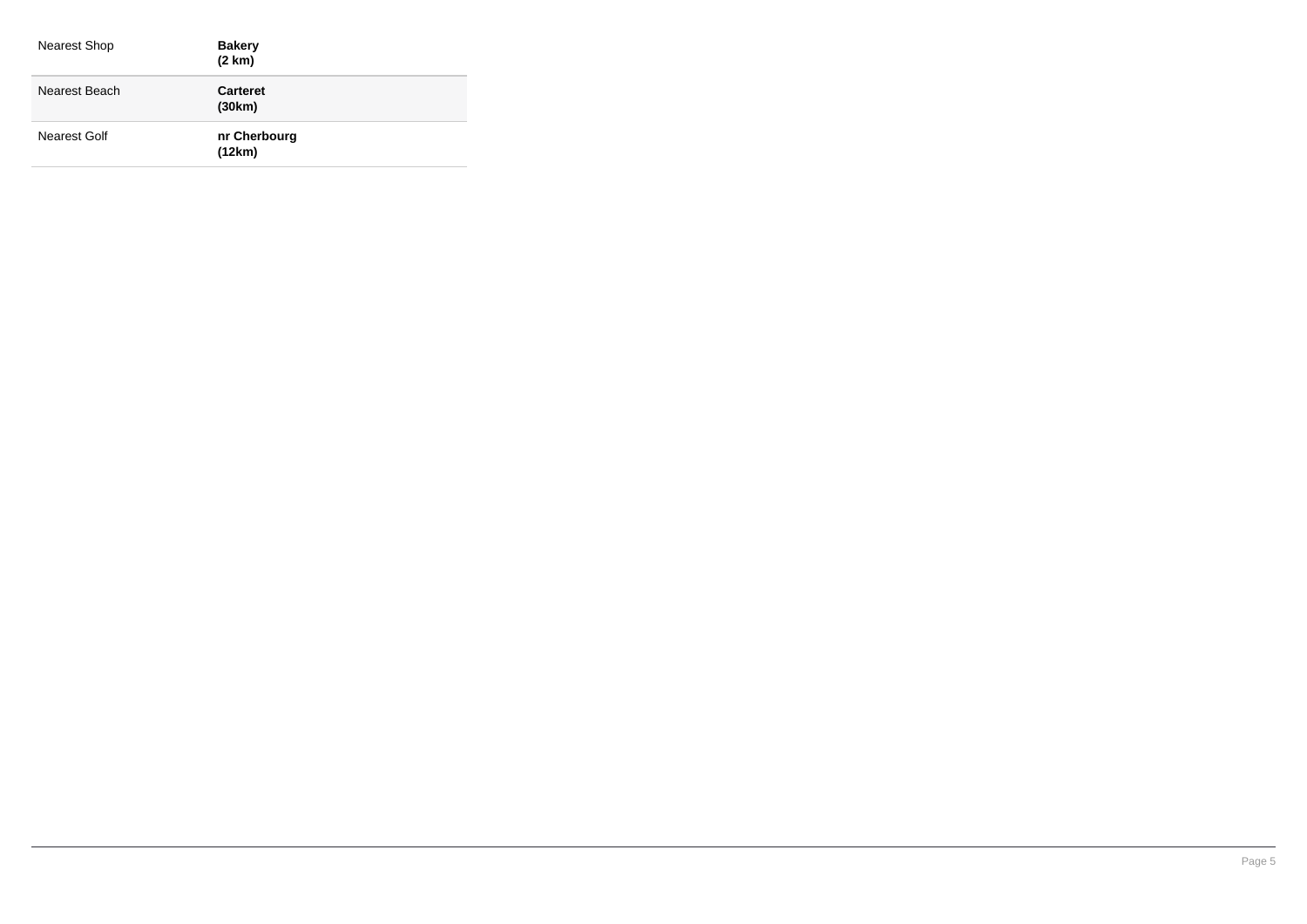# **What Oliver loves…**

- Ideal for weekend or short breaks with Cherbourg ferry port just a 30-minute drive away
- Have your own dance party in the 16th century dovecote with its bar and music player - also a lovely spot for summer meals
- The medieval dining room and huge fireplace will truly make you feel like a king (or queen)!
- The five hectares of gardens and small wood are perfect for outdoor fun

## **What you should know…**

- The 14-person price is for the ground and first floor of the château (6 bedrooms) whilst the 20-person price is for maximum capacity (9 bedrooms) including the bedrooms on the second floor.
- Some bedrooms are part of an apartment see the 'Features' tab for full details.
- Check the 'Rates' tab for dates when weekend and short breaks are possible.
- The owner lives on site in a private part of the château on the second floor (and uses an office on the ground floor). Although discreet, they are also on hand to help with any information you may need
- Wi-Fi is featured in most bedrooms as well as the dining room and terraces in front of the château.